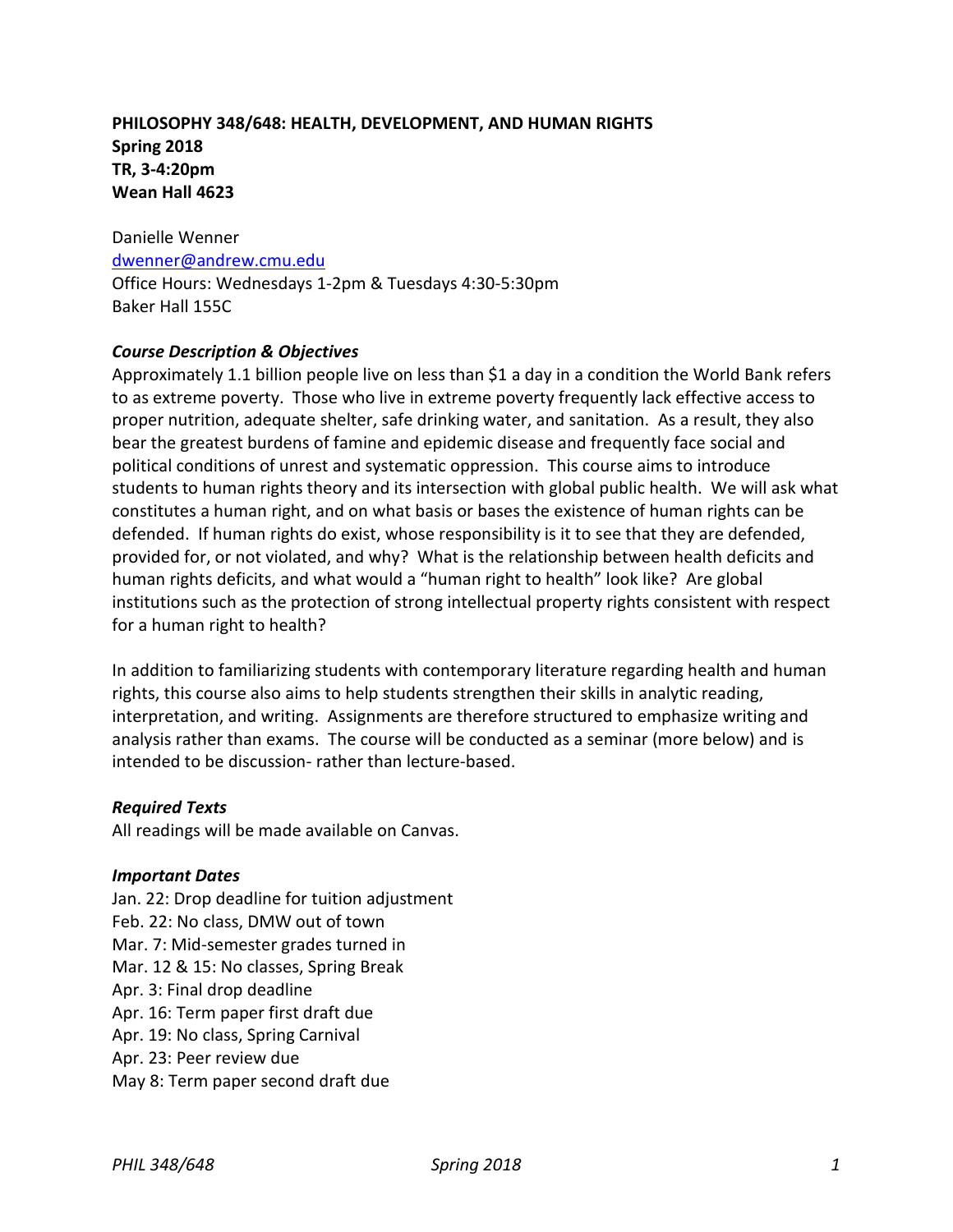### *Course Requirements*

*The learning curve for reading and writing philosophical materials is steep, and early feedback will be important to you in improving your work. Homework assignments are structured to improve students' reading habits, analytical skills, and writing.*

Homework and Short Response Pieces – 25%

*Beginning the second week of classes, students will have a minimum of one homework assignment due each week. Assignment specifics will always be announced in class and posted on Canvas. Students are responsible for knowing what the assignment is each week.* 

First Term Paper – 25%

*Each student will write a term paper of approximately 3000 words critically engaging with a topic relevant to the course. The term paper may be a more fully developed version of a short response piece, or an independent work. All term paper topics must be approved by me in advance. Further details about the term paper will be provided in class. Your first term paper is due no later than 12pm (noon) on Monday, April 16 th .*

#### Peer Review – 10%

*Each student will be required to write a critical review and response to another student's first term paper. These reviews should critically but charitably discuss the paper under review, raise questions of interpretation, present worries and objections, and provide alternative possibilities. The goal of the peer review is to provide constructive criticism which will help the recipient to consider new objections and improve his or her work. Peer reviews are due no later than 12pm (noon) on Monday, April 23rd .*

Second Term Paper – 30%

*Graded term papers with comments from both me and your peer reviewer will be returned to you by Monday, April 25th. Students will re-write their term papers in light of the comments received. Final papers are due no later than 10pm on Tuesday, May 8 th .* Attendance & Class Participation – 10%

*10% of your grade consists of participation in in-class discussions of the readings and regular class attendance. You should attend each class ready to engage in discussion and critical assessment of the readings. See below for more details.*

*Students taking this course for graduate credit should see me to discuss course requirements.*

### *Class Policies*

#### Attendance

Attendance is not taken, but a pattern of missed classes will be noticed and will impact your attendance and class participation grade. Missing a significant number of class meetings is also likely to impact your grade through your performance on class assignments. Students who miss class are responsible for discovering on their own or from classmates any material missed or changes to class assignments. **Emails requests from students asking what they missed during unexcused absences will be ignored.**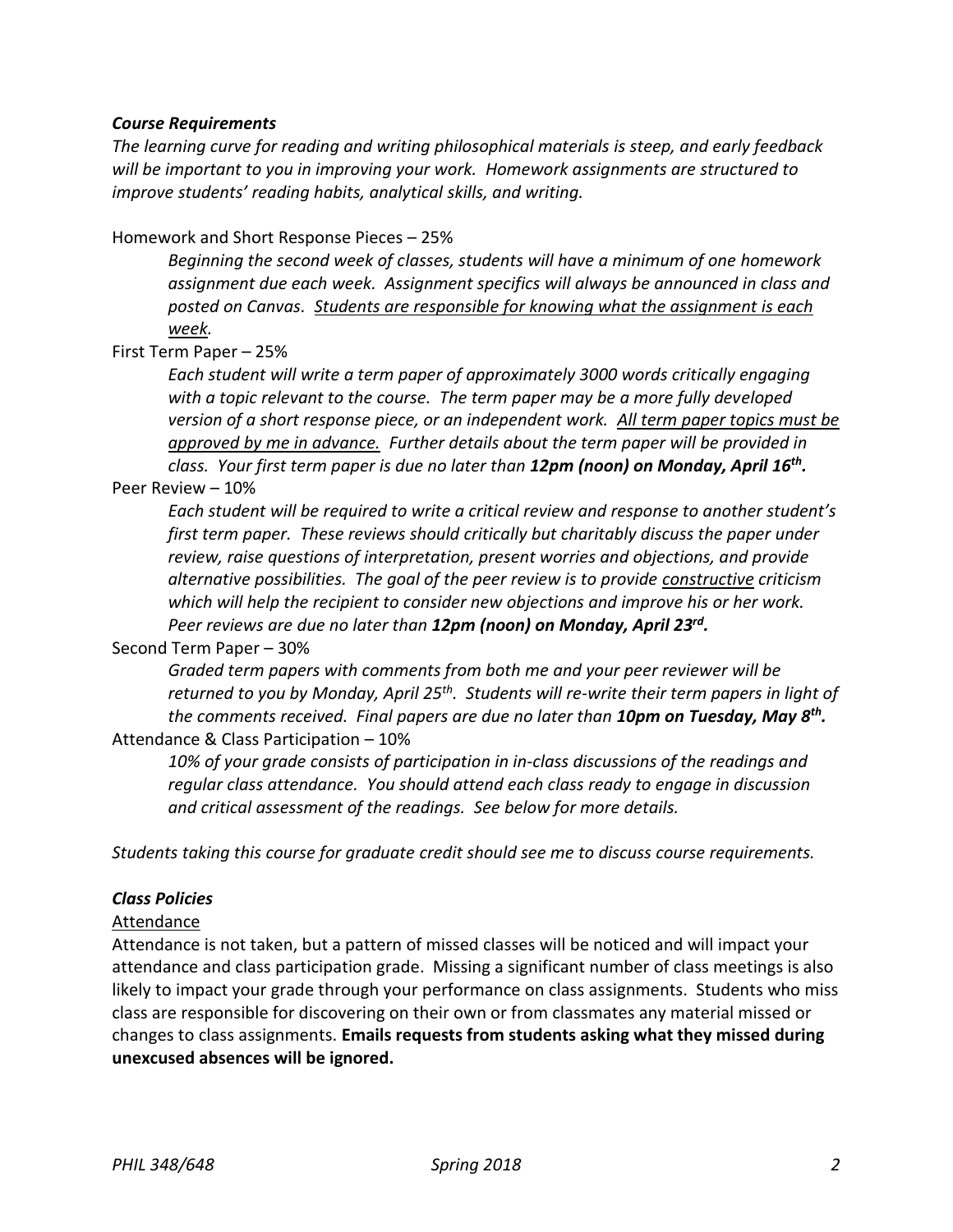# Late Assignments

It is the responsibility of the student to have all assignments submitted no later than the assigned deadline, and all readings completed before the beginning of each class meeting. All late assignments will be penalized half a letter grade (5 points) for every day or portion of a day that they are late. **Weekly assignments submitted more than 3 calendar days late will receive a 0. Term paper assignments submitted more than 7 calendar days late will receive a 0.**  Reasonable requests for extensions will be accommodated but must be made in advance.

# Communication

Students are not always familiar with the norms governing professional correspondence. Please use the following resource to inform your understanding of what is expected from communications in a professional environment: [https://medium.com/@lportwoodstacer/how](https://medium.com/@lportwoodstacer/how-to-email-your-professor-without-being-annoying-af-cf64ae0e4087#.gyje2zezg)[to-email-your-professor-without-being-annoying-af-cf64ae0e4087#.gyje2zezg.](https://medium.com/@lportwoodstacer/how-to-email-your-professor-without-being-annoying-af-cf64ae0e4087#.gyje2zezg) **Please note that I do not read or respond to student emails outside of normal business hours (i.e. if you email me in the evening, you will not receive a response until the next weekday morning).**

### Participation

Philosophical inquiry is a joint endeavor, and the quality of the course will depend crucially on your thoughtful, considerate engagement with the readings and with each other. We will be discussing controversial topics about which many of you will have strong feelings. However our purpose in this class is to **move past feelings and opinions**, and to evaluate and provide **reasoned arguments** for and against various positions on these issues. Students should come to class having closely read and thought about all assigned materials. This requires, at a minimum:

- Determining the key point the author is trying to establish or criticize;
- Understanding why the author considers it to be important;
- Identifying the reasons the author gives in support of the conclusion; and
- Considering whether those reasons both (a) are true or correct, and (b) actually support the author's conclusion.

Students are encouraged to take notes while reading, and to come to class with questions about and criticisms of the readings.

### Academic Integrity & Plagiarism

Plagiarism refers to the use of any ideas or words from another person or source without appropriate citation. All sources used for course assignments should be appropriately cited, including information found on the internet, in course readings, or from class discussions. If you are unsure about whether or not to cite something, err on the side of caution. I have a zero-tolerance policy for cheating: **Any student found to have plagiarized on any assignment will receive a failing grade for the assignment, and at my discretion, for the entire course.** Additionally, all institutional penalties will be sought.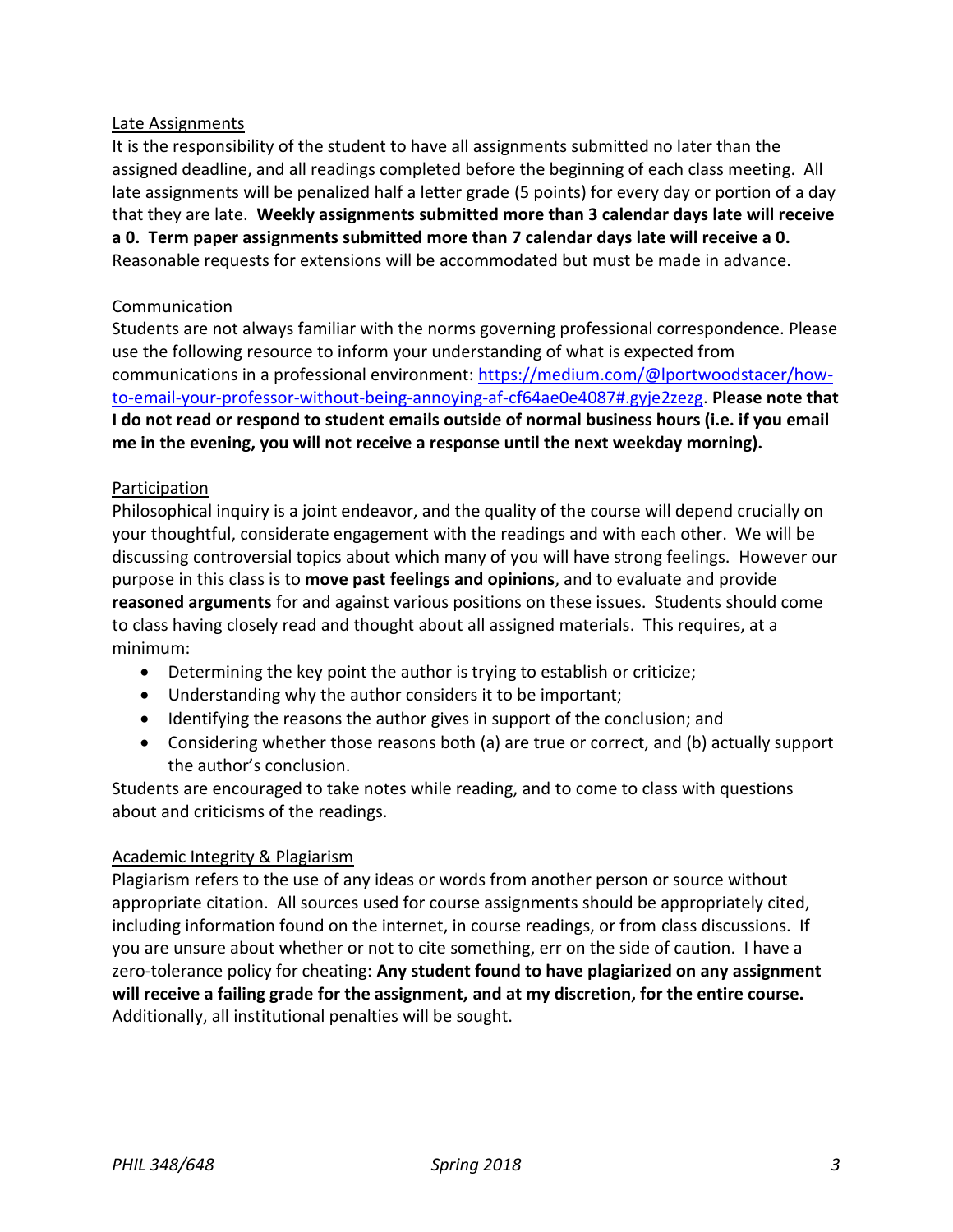# Grading

Grades are assigned on the following scale:

| A  | 90-100  | D   | 60-69.9    |
|----|---------|-----|------------|
| -B | 80-89.9 | R/F | $0 - 59.9$ |
| C  | 70-79.9 |     |            |

While I recognize that grade inflation has generated the expectation that a "B" should be fairly easy to achieve, and an "A" not too hard, it is not the case that instructors are obligated to inflate grades. I also recognize that receiving a lower grade than one has come to expect can be traumatic. However, in this class grades mean what they are intended to mean. A "C" represents a satisfactory or average performance, and is nothing to be ashamed of. A "B" is a good performance, and something to be proud of. An "A" indicates outstanding or truly exemplary work. There is a steep learning curve to reading and writing philosophy effectively, which should provide you with strong incentives to work hard at the beginning of the semester and receive the kind of feedback you will need to excel in your paper assignments.

# Technology in the Classroom

I and your classmates put a great deal of time and effort into preparing for an interesting class discussion, and you are expected to do the same. When entering the classroom, please place your phone on "silent" and put it away for the duration of our meeting. If there is an urgent need to keep your phone on during a particular class period, please inform me at the beginning of class, sit where you can leave the room without distracting others, and keep your phone on vibrate. Students are permitted but strongly discouraged from using laptops during class. While typing is faster than writing for many of us, using a computer during discussion significantly distracts from what is going on and leads to disengagement from those around you. While some users can successfully use a computer without multitasking, most cannot – it is hard not to take a down moment to check your email or look at your calendar. But studies have shown that this kind of multitasking during class not only causes the computer user's learning to suffer, but also that of the students sitting nearby who can see the screen.<sup>1</sup> Moreover, recent research has shown that students take better notes, and learn more, when they take notes via longhand instead of on a computer.<sup>2</sup>

### Videotaping and Audio Recording

Videotaping and audio recording are prohibited without the express written permission of the instructor.

*If you wish to request an accommodation due to a documented disability, please see me and contact Disability Resources at [access@andrew.cmu.edu](mailto:access@andrew.cmu.edu) or 412-268-2013 as soon as possible.*

 $\overline{a}$ 

<sup>&</sup>lt;sup>1</sup> Sana, F., T. Weston and N. J. Cepeda (2013). "Laptop multitasking hinders classroom learning for both users and nearby peers." Computers & Education **62**: 24-31.

 $\frac{2}{2}$  Mueller, P. A. and D. M. Oppenheimer (2014). "The Pen is Mightier Than the Keyboard: Advantages of Longhand over Laptop Note Taking." Psychological Science **25**: 1159-1168.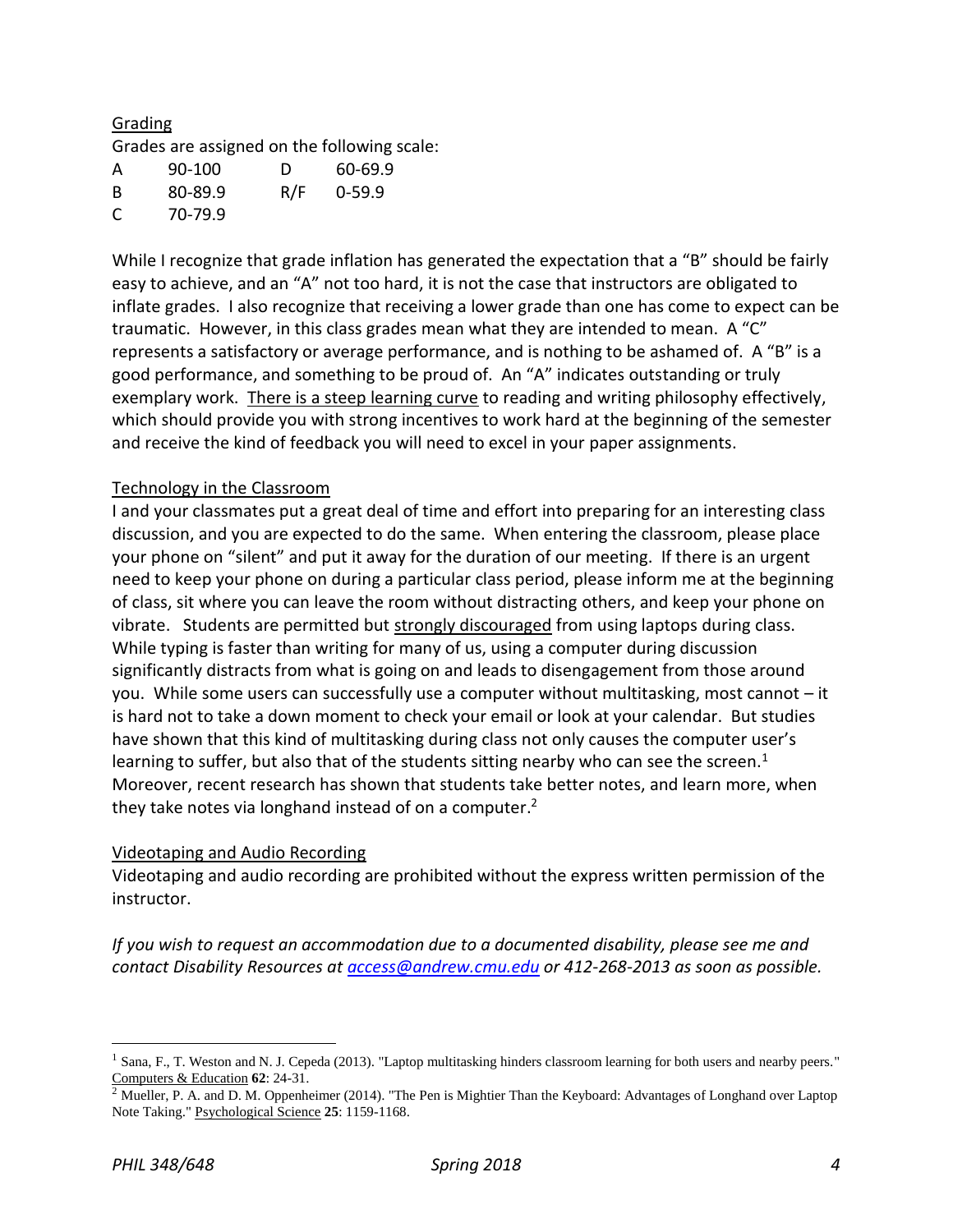# **Outline of Topics & Tentative Schedule of Readings**

*(All dates and readings are subject to change. You will always be informed of what to read for the next class at the end of the previous meeting.)*

# **Part I: Introduction to Health and Human Rights**

Our first few meetings will be devoted to an introduction to the main topics of the course and the intersection between health disparities and human rights deficits. We will talk about the ongoing global epidemic of HIV/AIDS and recent advances in the prevention of HIV in order to illustrate several of the ethical issues we'll be delving into during the semester.

### *Jan. 16: Course introduction and overview*

No assigned readings.

### *Jan. 18: Intro to Human Rights*

Universal Declaration of Human Rights HIV & ARV readings

### *Jan. 23: The interplay between health and human rights*

Mann, J. M. (1997). "Medicine and Public Health, Ethics and Human Rights." Hastings Center Report **27**(3): 6-13.

### **Part II: What are Human Rights?**

What is the basis for the ascription of human rights? How should human rights be conceived? Do we have claims to human rights by virtue of some universal aspect of our humanity, or are all rights essentially political (i.e. grounded in state-based legal systems)? Does it make sense to say that I have a human right if no specified individual or group is tasked with ensuring my human rights are fulfilled?

## *Jan. 25: Human rights grounded in the conditions of normative agency*

Griffin, J. (2009). "First Steps in an Account of Human Rights." On Human Rights. Oxford, Oxford University Press, ch. 2.

### *Jan. 30: Human rights grounded in universal basic interests*

Nickel, J.W. (2005). "Poverty and Rights." The Philosophical Quarterly **55**(220): 385-402.

### *Feb. 1: The capabilities approach*

Nussbaum, M. (1997). "Capabilities and Human Rights." Fordham Law Review **66**(2): 273-300.

### *Feb. 6: A political conception of human rights*

Excerpts from Rawls, J. (1999). The Law of Peoples. Cambridge, Harvard University Press Beitz, C. (2009). "A Fresh Start." The Idea of Human Rights. Cambridge, Harvard University Press, ch. 5.

### *Feb. 8: A critical examination of the value of human rights talk*

O'Neill, O. (2005). "The Dark Side of Human Rights." International Affairs **81**(2): 427-439.

### *Feb. 13: Human rights as collective moral responsibility*

Pogge, T. (1998). "How Should Human Rights be Conceived?" World Poverty and Human Rights. Malden, MA, Polity Press, ch. 2.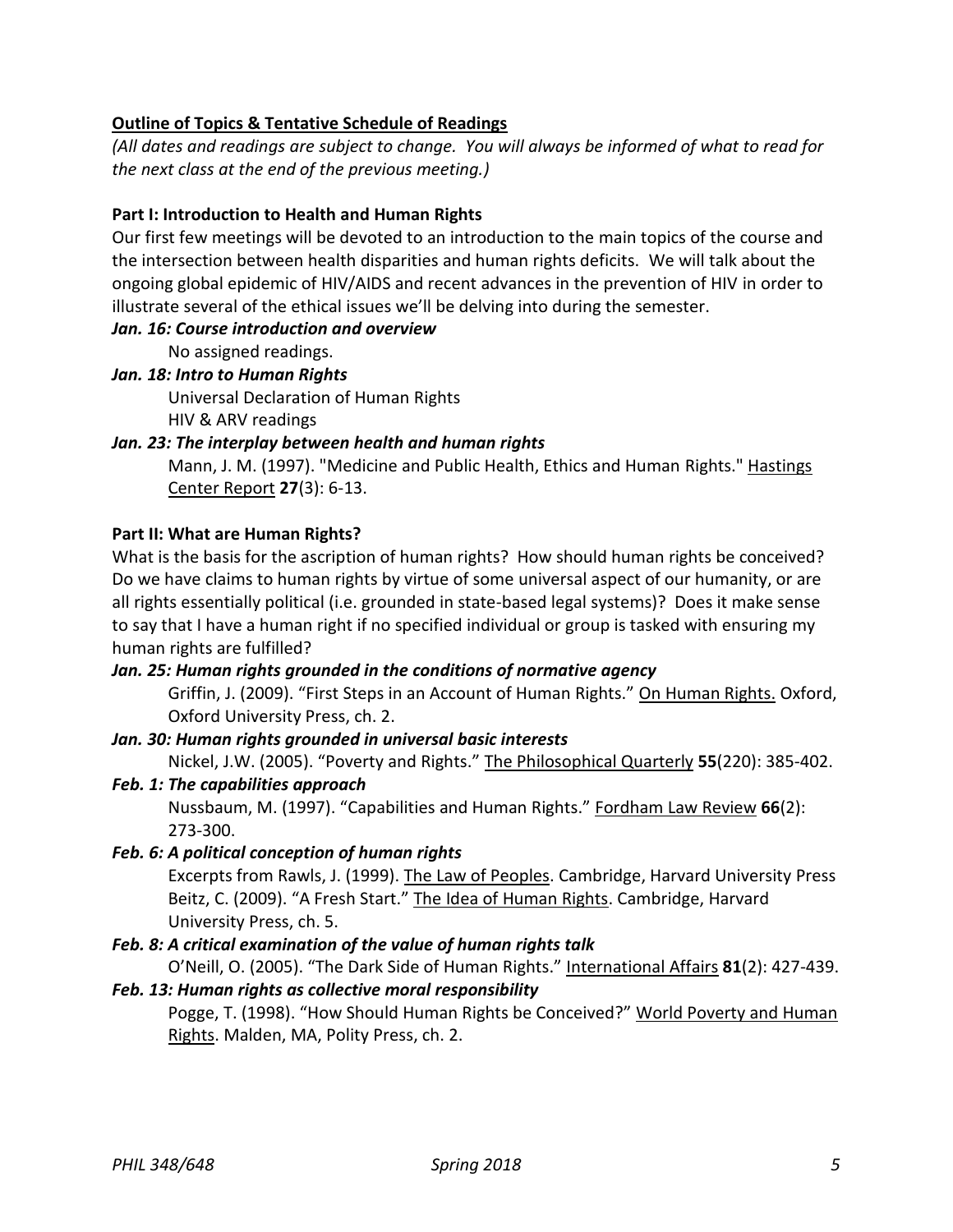# **Part III: A Human Right to Health?**

Is there a human right to health? If there is, what does it mean? How should a right to health be conceived?

# *Feb. 15: Against a human right to health*

Goodman, T. (2005). "Is There a Right to Health?" Journal of Medicine and Philosophy **30**: 643-662.

## *Feb. 20:*

## *A right to healthcare or to a sufficient level of health*

Preda, A. (2012). Is there a Human Right to Health? Health Inequalities and Global Justice. P.T. Lenard and C. Straehle. Edinburgh, Edinburgh University Press: 17-33.

### *A capabilities approach to health equity*

Venkatapuram, S. (2012). Health Inequalities, Capabilities and Global Justice. Health Inequalities and Global Justice. P.T. Lenard and C. Straehle. Edinburgh, Edinburgh University Press: 65-82.

### **FEB. 22: NO CLASS MEETING**

### **Part IV: Property and Intellectual Property**

What role should property rights play in limiting our obligations to others? Do we have a right to our greater prosperity? Can intellectual property rights in life-saving drugs be defended?

### *Feb. 27: Property Rights & Negative Duties*

Excerpts from Locke, J. (1689). Second Treatise of Government.

### *Mar. 1: A Defense of Intellectual Property Rights*

Child, J.W. (1990). "The Moral Foundations of Intangible Property." The Monist **73**(4): 578-600.

#### *Mar. 6: Lockean Intellectual Property Rights*

Shiffrin, S. (2001). "Lockean Arguments for Private Intellectual Property." New Essays in Legal and Political Theory. S.R. Munzer. Cambridge, Cambridge University Press: 138- 167.

### *Mar. 8: A Human Right to Access to Medicines*

Risse, M. (2012). Is There a Human Right to Essential Pharmaceuticals? The Global Common, the Intellectual Common, and the Possibility of Private Intellectual Property. Global Justice and Bioethics. J. Millum and E.J. Emanuel. Oxford, Oxford University Press: 43-77.

#### **\*\*\* Mar. 13 & 15: No Class Meetings, Spring Break\*\*\***

# **MAR. 20: DISCUSSION OF TERM PAPER ASSIGNMENT; NO READING. ATTENDANCE MANDATORY.**